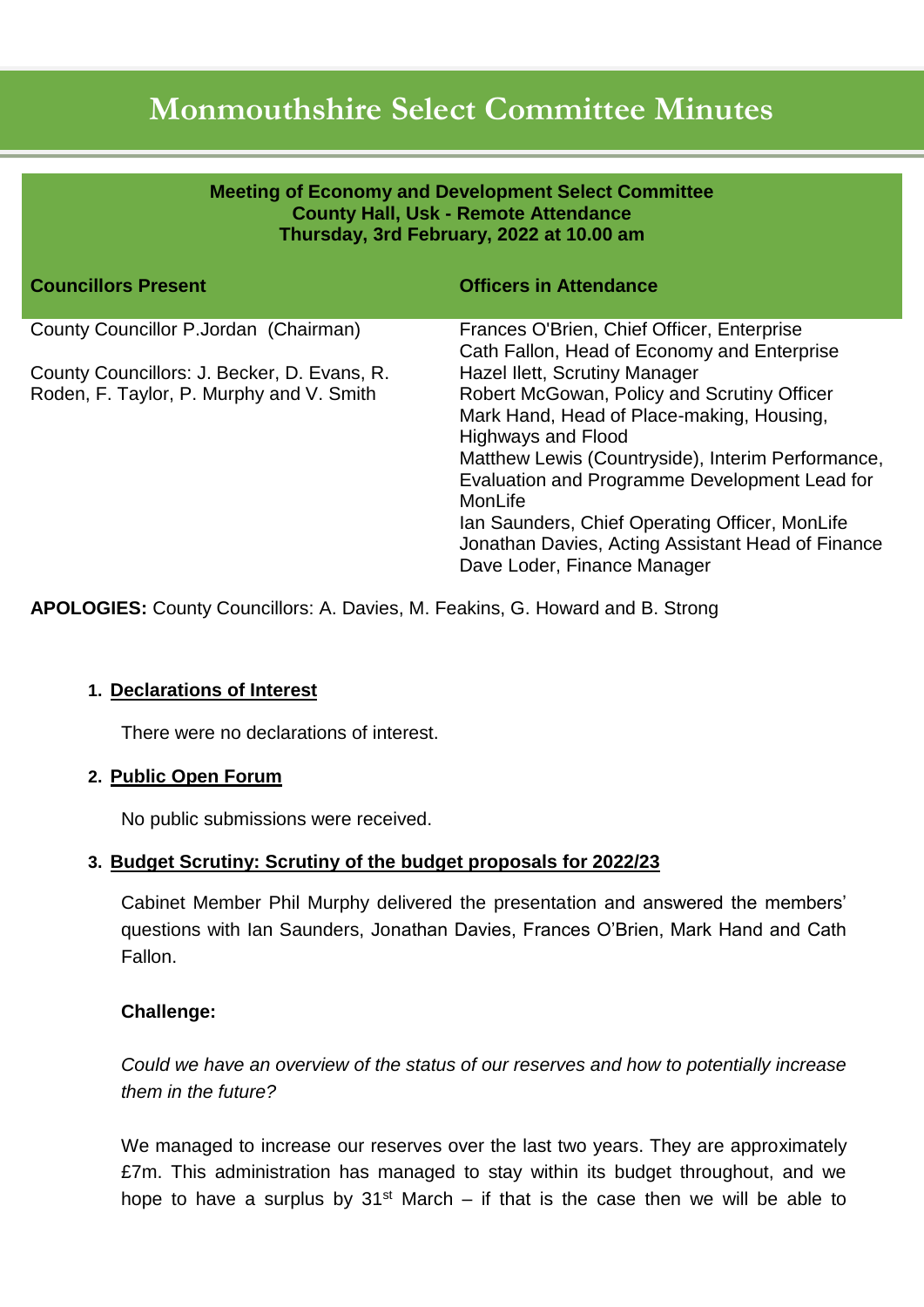

continue supporting our reserves. The big VAT return a few years ago did that, and there was a substantial surplus on the budget last year, putting in £4.6m. So, the reserves are holding up well, but it doesn't take much to put a large dent in them.

# *Is MonLife providing an appropriate return on investment? Is it a sound financial decision?*

The problem with MonLife at the moment is that with Covid restrictions they are not able to get the normal footfall. With the improvements we are making to our leisure centres we're finding that memberships are going up substantially; Monmouth was already doing very well, Abergavenny is getting good reviews and Caldicot will have a substantial increase if the levelling up bid is successful in the second round. If we maintain those increases in footfall, they will cover themselves, which should provide comfort in terms of the long-term picture.

The purpose of MonLife is wider than leisure centres, and the aspirations of health, wellbeing, mental wellness, etc. The future of these services was decided less than two years ago, the result of which was that the Council wanted an in-house model – examining the various models was a 4-year process. The return on investment from MonLife is notable, given the huge benefits it brings. Other councils that have outsourced have lost control of pricing options, whereas we are mostly able to keep our prices attainable for Monmouthshire families.

#### *Which fees are being increased and by how much?*

It is a huge list. Fees have been increased by as little as possible, where possible; 2.5% is the average. But some are set externally, so we have no choice regarding them. The full list is in the Cabinet papers linked on the agenda. The only areas where we are looking to increase fees are in Enterprise and Social Care.

# *The commitment to climate emergency and environmental issues was mentioned – can we have details as to what that covers?*

There is a wide range of things, such as electric cars, trials with hydrogen, the possibility of a second solar farm, the profits from reuse shops going to planting trees, etc. Over the next few years, we aim to transition our fleet – this is one of the key things – but also things like investments in grounds and biodiversity. Promoting and encouraging walking and cycling as part of Active Travel is also very important. Promotion is particularly important in this area, especially in schools and throughout communities, so that's where some of the funding needs to go, in order to reduce nonessential car journeys.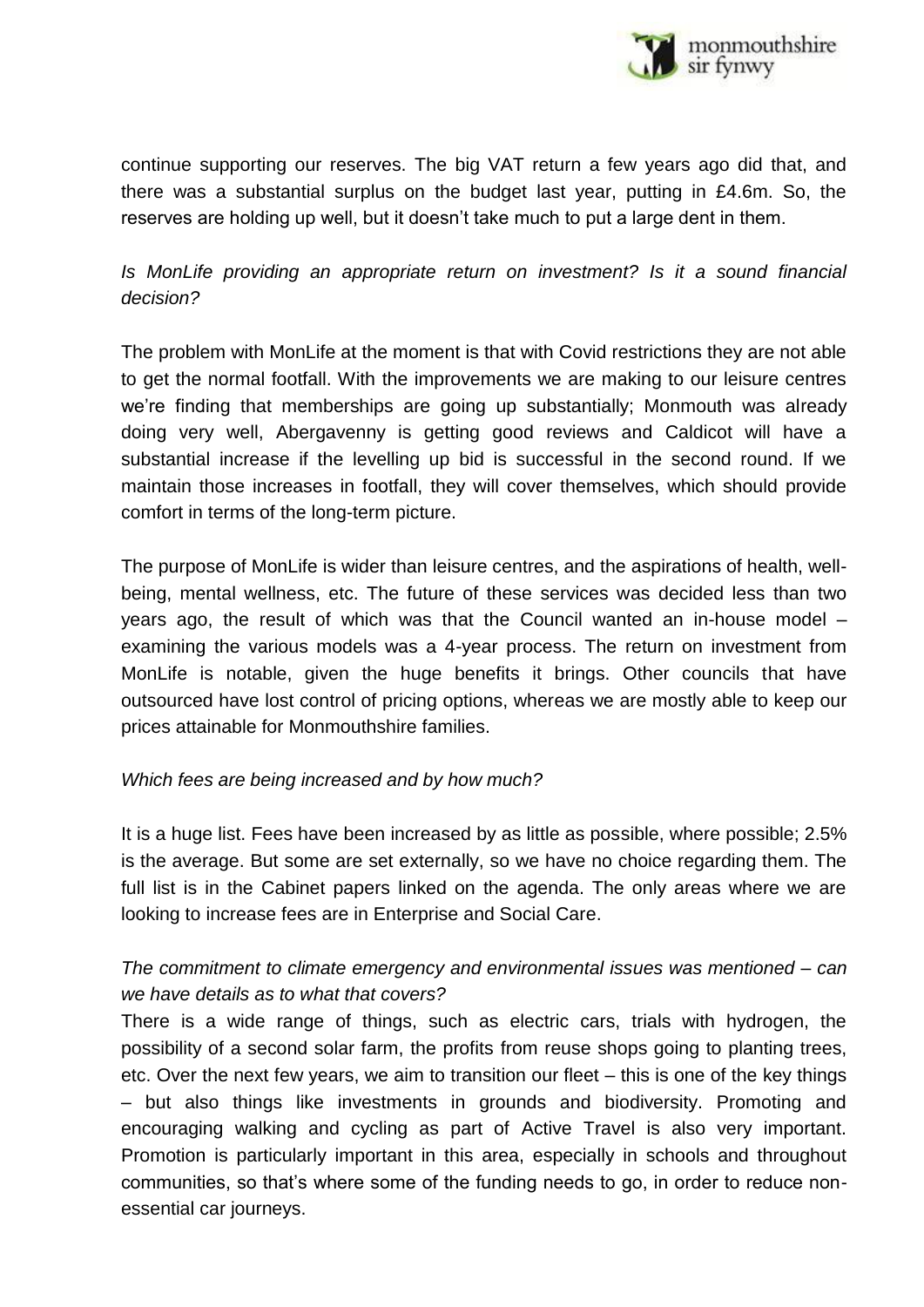

One specific budget mandate proposal is for an additional post within the traffic and road safety team, to work closely with the highways side of the traffic and road safety and the active travel team, to look at improving safer routes to schools – hopefully that will provide alternative ways for children to get to school. We already offer a comprehensive programme within schools to encourage other modes of transport – that continues, and there is additional funding secured this year for adults' cycle training. Linked to the active travel work is town centre regeneration work, supporting outdoor trading and making them more people-friendly and less car-dominated.

*Is the £1.22m Recycling and Waste budget pressure due to an increased number of residents using services? There is an £860k saving from retendering contracts – does that saving add to or offset that budget pressure?* 

Recycling rates have gone up substantially (particularly since the introduction of the booking system), which costs a lot more. The increased recycling and increased material that's being collected at the kerbside means that additional resources are needed i.e. vehicles and staff. There are also additional disposal costs. The saving is through the reprocurement of the household recycling contract from Viridor to Suez.

*I've never had so many missed collection queries as in the last few months. Is there a reason? Did we not procure additional vehicles recently because the contract was running out or we needed different ones? Was this because of the increased rate of recycling?*

Increased volumes of material being collected at the kerbside drive the requirement for additional staffing and vehicles. There have been missed collections as new staff become familiar with their rounds. We are conducting a system review to understand why we have such a high volume of demand coming in with regard to missed collections.

*We have £781k pressures from investments not being realised. What are we doing to mitigate that? Is our investment strategy no longer fit for purpose, post-Covid? Do the pressures include Spytty Retail Park and the potential loss of income at the Mitel building?*

It does include both. The answer to this must be very guarded as a lot of commercially sensitive work is taking place. We are almost certainly going to be awarding companies space, particularly in Castlegate. A lot of work looks to be coming to fruition, but no more information can be given at this time.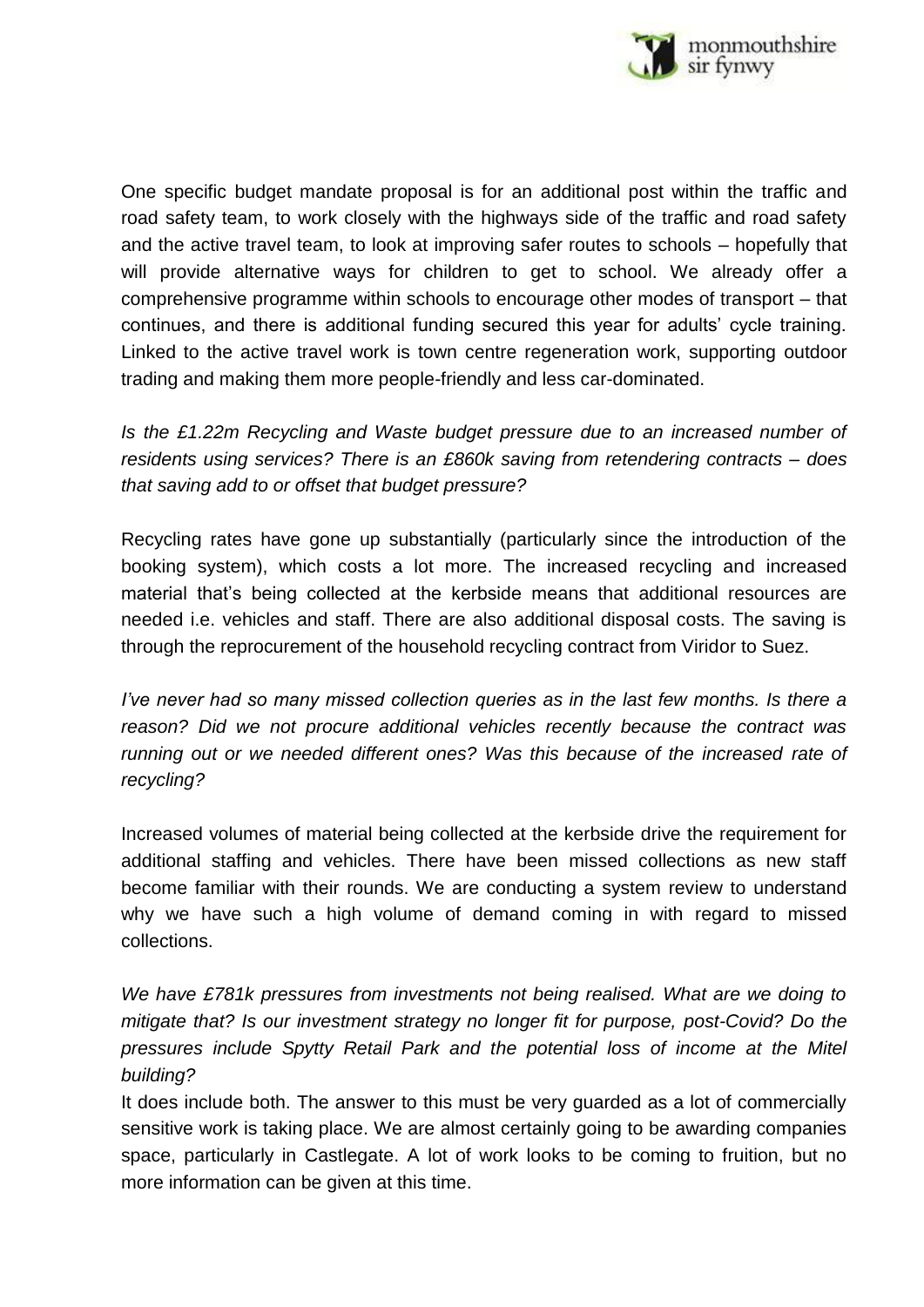

*There are pressures resulting from the incremental impact of treasury and borrowing costs – have we changed our strategy? What is the forecast? What is our future approach to borrowing and treasury management?*

The treasury strategy for the next financial year is going to Governance and Audit committee on 28th February, which will explain much of our approach to borrowing for next year and will be received by full council on 3<sup>rd</sup> March. For 2-3 years we have been at the bottom of the treasury cost curve and in an incredibly low interest cost environment. Although that has helped us to maintain low treasury costs and benefitted the revenue budget, we also have to balance that position with having an eye on the medium term – we need to lock certainty into the revenue budget. Sometimes that comes at a short-term cost; for example, our borrowing over the last 12 months has been short-term in nature but there was an opportunity in December to take some 50 year borrowing with the Public Works Loan Board. We did so, borrowing at historically low rates which enabled us to lock in certainty for 50 years. We have commitments such as the Abergavenny 3-19 school, for which we will have to borrow to meet our share of the cost. We need to have a balanced strategy.

At the moment we have borrowing, which is slightly lower than our need, so we're using internal resources to fund an element of that, which continues to keep treasury costs low. The incremental borrowing cost is purely down to fund that capital expenditure that we're incurring in the medium term. While we are at the bottom of the treasury cost curve, we are taking steps to put in place some certainty, so that we aren't exposed to rising interest rates that could be on the horizon.

#### *But £1.3m is over what we forecast – why is that?*

It's not that it's £1.3m more than we forecast but the treasury budget is a full-cost budget, so one year is never going to be the same an another. What we see is that changing cost from one year to the next, because we've had to borrow for certain schemes, rates have changed, etc. It was always a known factor; our capital plans haven't changed significantly over the last few years.

*The report says we are going to pay our care staff more. How much has changed since the motion was brought forward in November to increase the pay of our social care staff? Does it apply to those with whom we contract i.e. private care agencies? It's a relevant question for this committee because the care sector is the largest growing sector of employment.*

We are facing unprecedented increases from our care providers due to their requirement to pay at least the real living wage – in fact, they are having to pay more